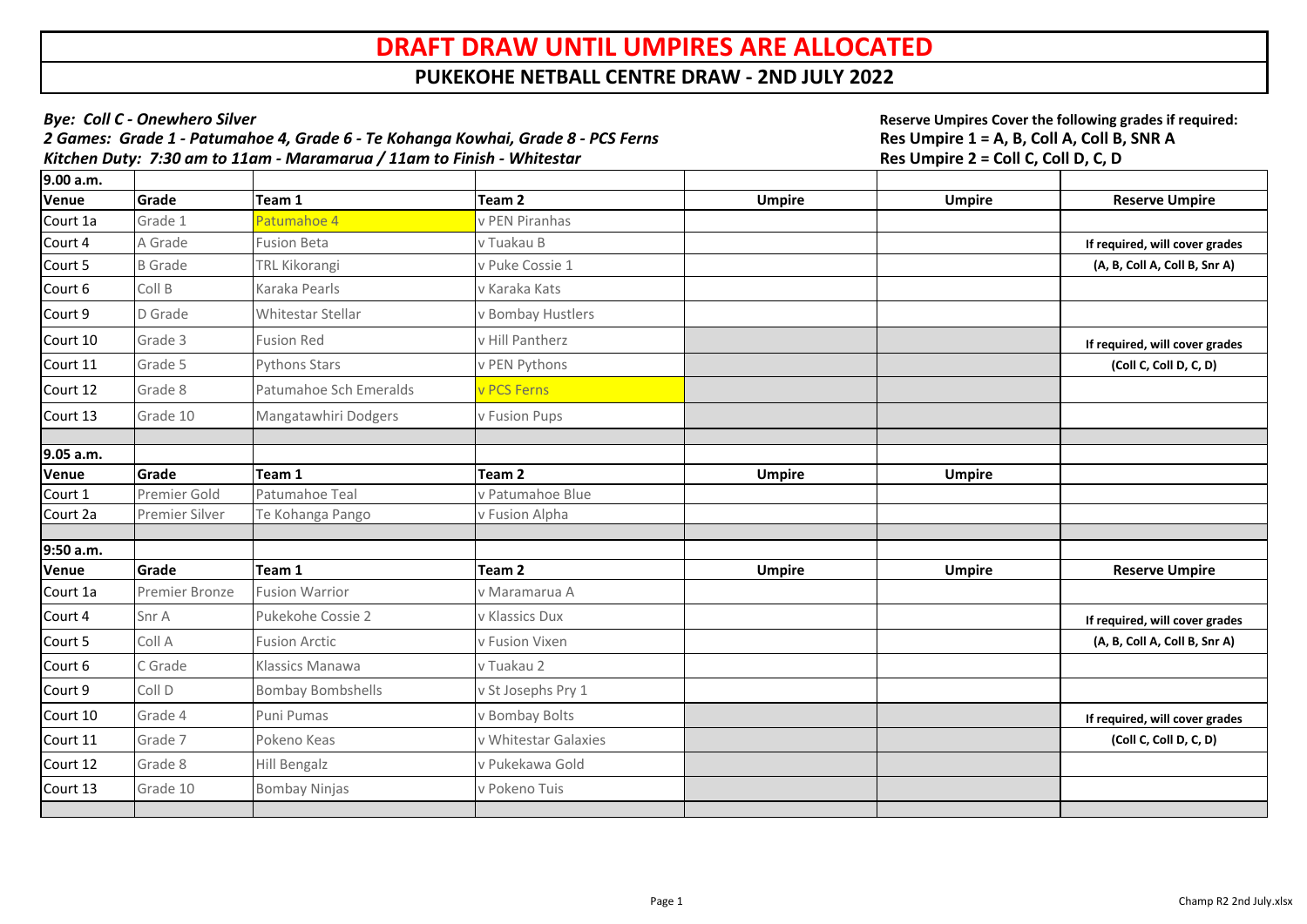| 10:40 a.m. |                       |                          |                        |               |               |                                |
|------------|-----------------------|--------------------------|------------------------|---------------|---------------|--------------------------------|
| Venue      | Grade                 | Team 1                   | Team <sub>2</sub>      | <b>Umpire</b> | <b>Umpire</b> | <b>Reserve Umpire</b>          |
| Court 1a   | Grade 1               | Patumahoe 4              | v Hill Lionz           |               |               |                                |
| Court 4    | Snr A                 | Puni <sub>2</sub>        | v Pythons Social       |               |               | If required, will cover grades |
| Court 5    | <b>B</b> Grade        | Mangatawhiri Misfits     | v Whitestar Zodiac     |               |               | (A, B, Coll A, Coll B, Snr A)  |
| Court 6    | Coll B                | <b>PEN Pacesetters</b>   | v Te Kohanga Karaka    |               |               |                                |
| Court 9    | Grade 1               | <b>Fusion Swift</b>      | v Fusion Bengal        |               |               |                                |
| Court 10   | Grade 2               | <b>Bombay Comets</b>     | v Hill Leopardz        |               |               | If required, will cover grades |
| Court 11   | Coll D                | <b>Fusion Silver</b>     | v Buckland Blazers     |               |               | (Coll C, Coll D, C, D)         |
| Court 12   | Grade 8               | <b>PCS Ferns</b>         | v PEN Pukekos          |               |               |                                |
| Court 13   | Grade 9               | <b>Whitestar Comets</b>  | v St Josephs Pry 4     |               |               |                                |
| 11.00 a.m. |                       |                          |                        | <b>Umpire</b> | <b>Umpire</b> |                                |
| Court 1    | <b>Premier Gold</b>   | Tuakau 1                 | v Pythons V.S.N.       |               |               |                                |
| Court 2a   | <b>Premier Silver</b> | <b>Whitestar Phoenix</b> | v Maramarua 2          |               |               |                                |
| 11.30 a.m. |                       |                          |                        |               |               |                                |
| Venue      | Grade                 | Team 1                   | Team 2                 | <b>Umpire</b> | <b>Umpire</b> | <b>Reserve Umpire</b>          |
| Court 1a   | Coll C                | <b>TKC Junior</b>        | v Patumahoe 3          |               |               |                                |
| Court 4    | A Grade               | <b>Fusion Omega</b>      | v Bombay Bay           |               |               | If required, will cover grades |
| Court 5    | Coll A                | Hill Pumaz               | v Onewhero Gold        |               |               | (A, B, Coll A, Coll B, Snr A)  |
| Court 6    | C Grade               | Puke Cossie 3            | v St Josephs A         |               |               |                                |
| Court 9    | Grade 2               | Whitestar Luna           | v St Josephs Pry 2     |               |               |                                |
| Court 10   | Grade 5               | St Josephs Pry 3         | v Hill Servalz         |               |               | If required, will cover grades |
| Court 11   | Grade 6               | Pokeno Kiwi              | v Te Kohanga Kowhai    |               |               | (Coll C, Coll D, C, D)         |
| Court 12   | Grade 9               | <b>Fusion Cubs</b>       | v Puni Pups            |               |               |                                |
| Court 13   | Grade 10              | <b>Hill Persianz</b>     | v Patumahoe Sch Comets |               |               |                                |
|            |                       |                          |                        |               |               |                                |

| e | <b>Reserve Umpire</b>          |
|---|--------------------------------|
|   |                                |
|   | If required, will cover grades |
|   | (A, B, Coll A, Coll B, Snr A)  |
|   |                                |
|   |                                |
|   | If required, will cover grades |
|   | (Coll C, Coll D, C, D)         |
|   |                                |
|   |                                |
|   |                                |
| e |                                |
|   |                                |
|   |                                |
|   |                                |
|   |                                |
| e | <b>Reserve Umpire</b>          |
|   |                                |
|   | If required, will cover grades |
|   | (A, B, Coll A, Coll B, Snr A)  |
|   |                                |
|   |                                |
|   | If required, will cover grades |
|   | (Coll C, Coll D, C, D)         |
|   |                                |
|   |                                |
|   |                                |
|   |                                |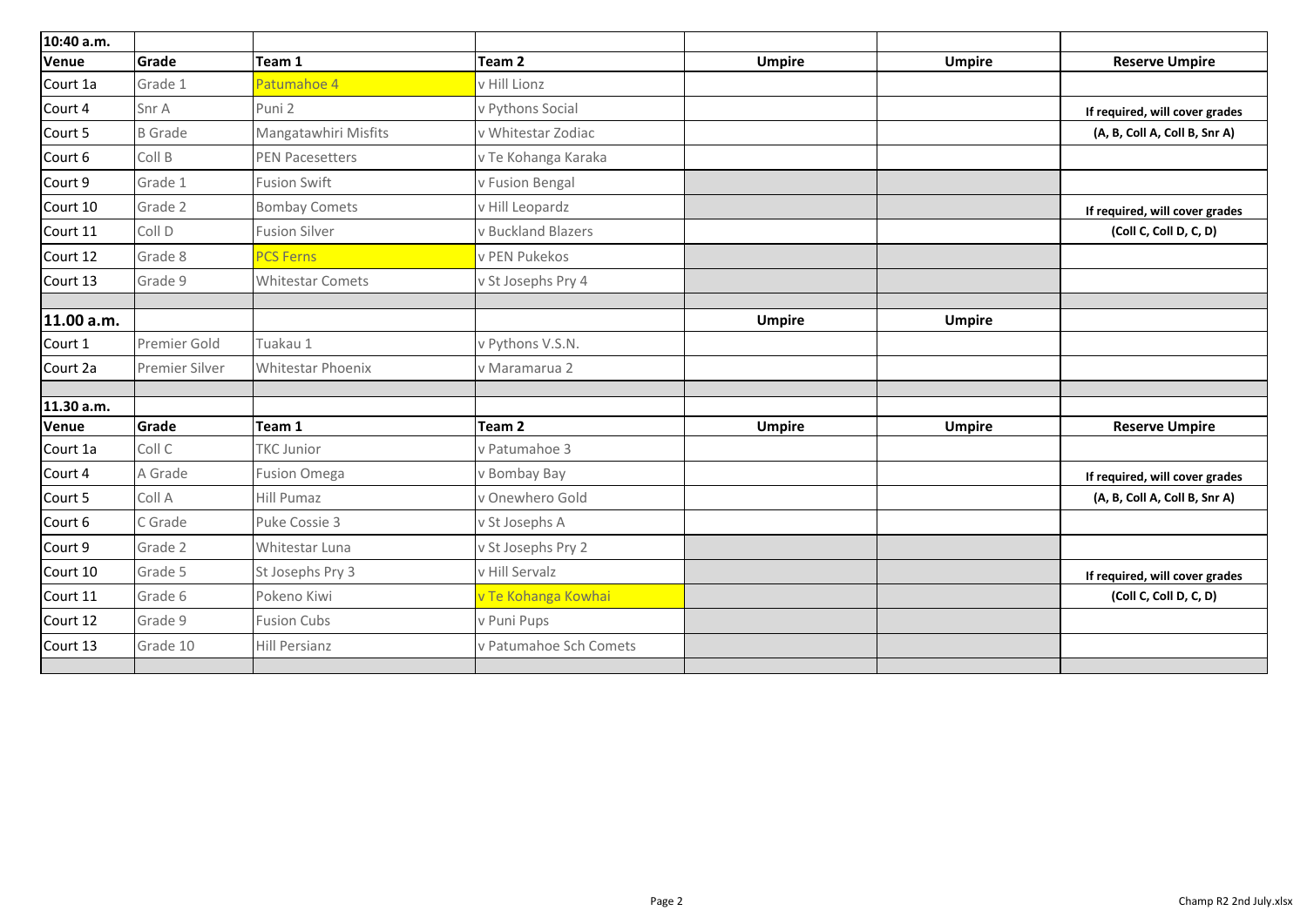| 12.20 p.m.   |                       |                         |                       |               |               |                                |
|--------------|-----------------------|-------------------------|-----------------------|---------------|---------------|--------------------------------|
| <b>Venue</b> | Grade                 | Team 1                  | Team 2                | <b>Umpire</b> | <b>Umpire</b> | <b>Reserve Umpire</b>          |
| Court 1a     | <b>Premier Bronze</b> | <b>Patumahoe Yellow</b> | v TK Rugby Gold       |               |               |                                |
| Court 4      | Snr A                 | <b>Hill Katz</b>        | v Whitestar Cosmic    |               |               | If required, will cover grades |
| Court 5      | <b>B</b> Grade        | Patumahoe 2             | v Patumahoe 5         |               |               | (A, B, Coll A, Coll B, Snr A)  |
| Court 6      | C Grade               | <b>PEN Panthers</b>     | v Te Kohanga Ma       |               |               |                                |
| Court 9      | Coll D                | <b>Bombay Blitzers</b>  | v Puni A              |               |               |                                |
| Court 10     | Grade 3               | <b>Fusion Darwin</b>    | v Onewhero Kea        |               |               | If required, will cover grades |
| Court 11     | Grade 4               | <b>Hill Caracelz</b>    | v Mangatawhiri Flames |               |               | (Coll C, Coll D, C, D)         |
| Court 12     | Grade 6               | Patumahoe Sch Diamonds  | v Bombay Rage         |               |               |                                |
| Court 13     | Grade 8               | <b>Buckland Stars</b>   | v Bombay Blades       |               |               |                                |
|              |                       |                         |                       |               |               |                                |
| 1.00 p.m.    |                       |                         |                       |               |               |                                |
| <b>Venue</b> | Grade                 | Team 1                  | Team <sub>2</sub>     | <b>Umpire</b> | <b>Umpire</b> |                                |
| Court 1      | <b>Premier Gold</b>   | Maramarua 1             | v St Josephs Margies  |               |               |                                |
| Court 2a     | <b>Premier Silver</b> | Tuakau A                | v Patumahoe White     |               |               |                                |
| 1.10: p.m.   |                       |                         |                       |               |               |                                |
| <b>Venue</b> | Grade                 | Team 1                  | Team <sub>2</sub>     | <b>Umpire</b> | <b>Umpire</b> | <b>Reserve Umpire</b>          |
| Court 1a     | <b>Premier Bronze</b> | Patumahoe 1             | v Maramarua 3         |               |               |                                |
| Court 4      | A Grade               | <b>TK Rugby Silver</b>  | v Puni 1              |               |               | If required, will cover grades |
| Court 5      | Coll B                | <b>Fusion Scout</b>     | v TKC Senior          |               |               | (A, B, Coll A, Coll B, Snr A)  |
| Court 6      | D Grade               | <b>TK Rugby Bronze</b>  | v St Josephs 1        |               |               |                                |
| Court 9      | Grade 2               | <b>Pythons Swifts</b>   | v PCS Pulse           |               |               |                                |
| Court 10     | Grade 5               | <b>Buckland Rockets</b> | v Fusion White        |               |               | If required, will cover grades |
| Court 11     | Grade 6               | Te Kohanga Kowhai       | v Fusion Grey         |               |               | (Coll C, Coll D, C, D)         |
| Court 12     | Grade 7               | Mangatawhiri Red Rebels | v Hill Kitnz          |               |               |                                |
| Court 13     | Grade 9               | <b>Hill Cougarz</b>     | v Mauku Magic         |               |               |                                |

| e | <b>Reserve Umpire</b>          |  |  |  |
|---|--------------------------------|--|--|--|
|   |                                |  |  |  |
|   | If required, will cover grades |  |  |  |
|   | (A, B, Coll A, Coll B, Snr A)  |  |  |  |
|   |                                |  |  |  |
|   |                                |  |  |  |
|   | If required, will cover grades |  |  |  |
|   | (Coll C, Coll D, C, D)         |  |  |  |
|   |                                |  |  |  |
|   |                                |  |  |  |
|   |                                |  |  |  |
|   |                                |  |  |  |
| e |                                |  |  |  |
|   |                                |  |  |  |
|   |                                |  |  |  |
|   |                                |  |  |  |
|   |                                |  |  |  |
| e | <b>Reserve Umpire</b>          |  |  |  |
|   |                                |  |  |  |
|   | If required, will cover grades |  |  |  |
|   | (A, B, Coll A, Coll B, Snr A)  |  |  |  |
|   |                                |  |  |  |
|   |                                |  |  |  |
|   | If required, will cover grades |  |  |  |
|   | (Coll C, Coll D, C, D)         |  |  |  |
|   |                                |  |  |  |
|   |                                |  |  |  |
|   |                                |  |  |  |